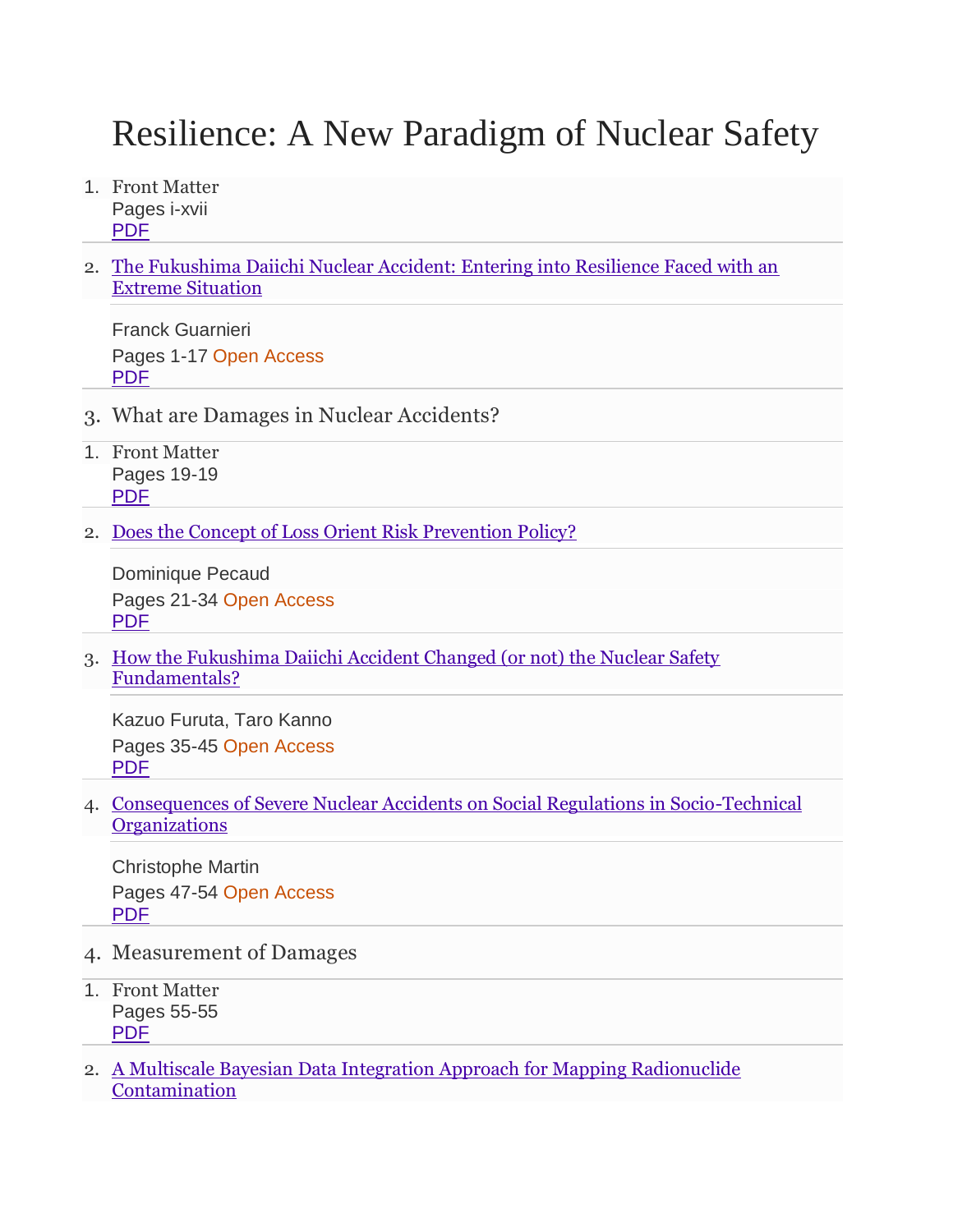Haruko Murakami Wainwright, Masahiko Okumura, Kimiaki Saito Pages 57-65 Open Access [PDF](https://db.vista.gov.vn:2093/content/pdf/10.1007%2F978-3-319-58768-4_5.pdf)

3. [Challenges for Nuclear Safety from the Viewpoint of Natural Hazard Risk Management](https://db.vista.gov.vn:2093/chapter/10.1007/978-3-319-58768-4_6)

Tatsuya Itoi, Naoto Sekimura Pages 67-78 Open Access [PDF](https://db.vista.gov.vn:2093/content/pdf/10.1007%2F978-3-319-58768-4_6.pdf)

4. [The Economic Assessment of the Cost of Nuclear Accidents](https://db.vista.gov.vn:2093/chapter/10.1007/978-3-319-58768-4_7)

Romain Bizet, François Lévêque Pages 79-96 Open Access [PDF](https://db.vista.gov.vn:2093/content/pdf/10.1007%2F978-3-319-58768-4_7.pdf)

5. [Considering Nuclear Accident in Energy Modeling Analysis](https://db.vista.gov.vn:2093/chapter/10.1007/978-3-319-58768-4_8)

Ryoichi Komiyama Pages 97-110 Open Access [PDF](https://db.vista.gov.vn:2093/content/pdf/10.1007%2F978-3-319-58768-4_8.pdf)

6. [Deprivation of Media Attention by Fukushima Daiichi Nuclear Accident: Comparison](https://db.vista.gov.vn:2093/chapter/10.1007/978-3-319-58768-4_9)  [Between National and Local Newspapers](https://db.vista.gov.vn:2093/chapter/10.1007/978-3-319-58768-4_9)

Ryuma Shineha, Mikihito Tanaka Pages 111-125 Open Access [PDF](https://db.vista.gov.vn:2093/content/pdf/10.1007%2F978-3-319-58768-4_9.pdf)

7. [Development of a Knowledge Management System for Energy Driven by Public](https://db.vista.gov.vn:2093/chapter/10.1007/978-3-319-58768-4_10)  **[Feedback](https://db.vista.gov.vn:2093/chapter/10.1007/978-3-319-58768-4_10)** 

Massimiliano Fratoni, Joonhong Ahn, Brandie Nonnecke, Giorgio Locatelli, Ken Goldberg Pages 127-133 Open Access

[PDF](https://db.vista.gov.vn:2093/content/pdf/10.1007%2F978-3-319-58768-4_10.pdf)

- 5. Barriers Against Transition into Resilience
- 1. Front Matter Pages 135-135 [PDF](https://db.vista.gov.vn:2093/content/pdf/bfm%3A978-3-319-58768-4%2F3%2F1.pdf)
- 2. [What Cultural Objects Say About Nuclear Accidents and Their Way of Depicting a](https://db.vista.gov.vn:2093/chapter/10.1007/978-3-319-58768-4_11)  [Controversial Industry](https://db.vista.gov.vn:2093/chapter/10.1007/978-3-319-58768-4_11)

Aurélien Portelli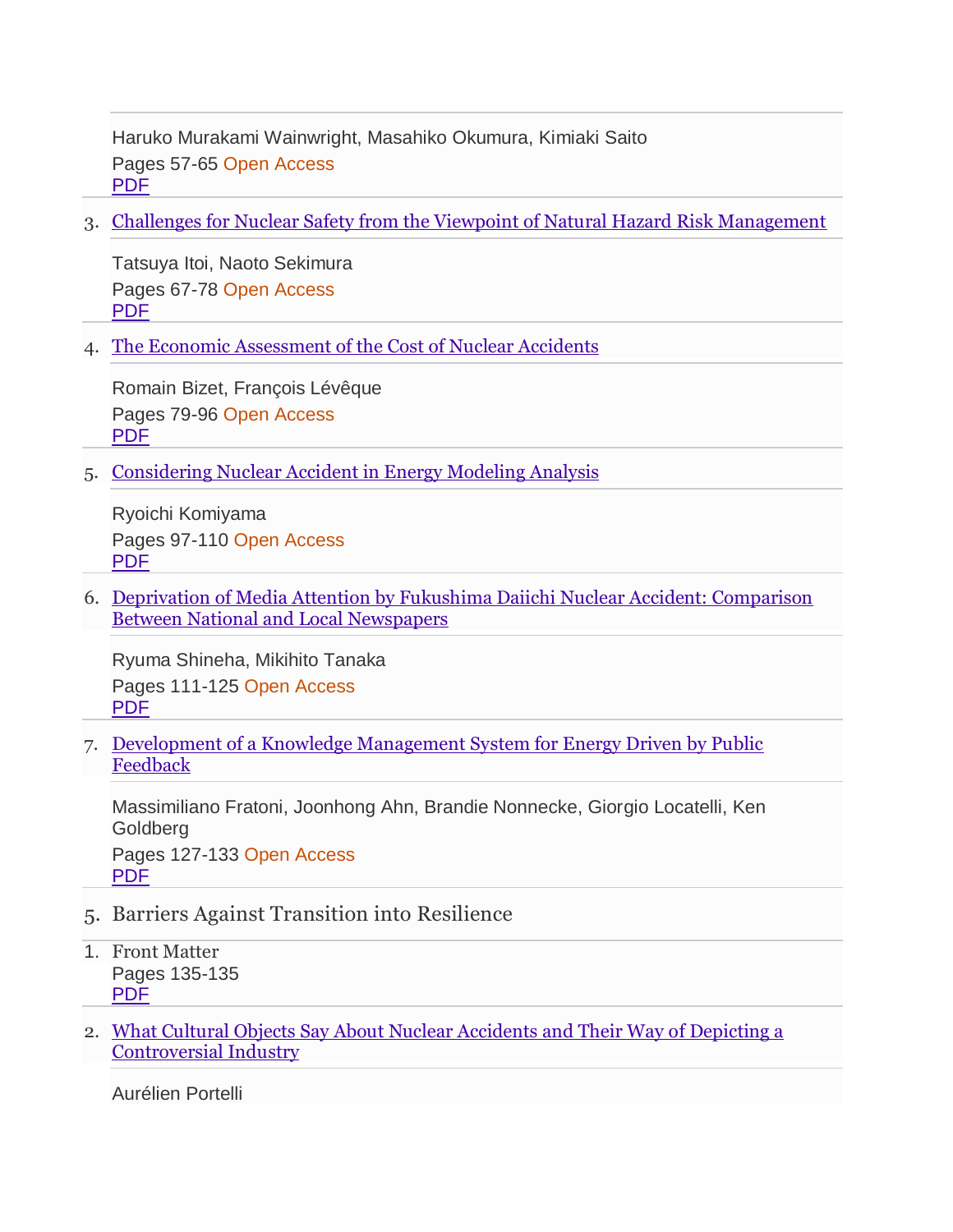Pages 137-156 Open Access [PDF](https://db.vista.gov.vn:2093/content/pdf/10.1007%2F978-3-319-58768-4_11.pdf)

3. [Why Is It so Difficult to Learn from Accidents?](https://db.vista.gov.vn:2093/chapter/10.1007/978-3-319-58768-4_12)

Kohta Juraku Pages 157-168 Open Access [PDF](https://db.vista.gov.vn:2093/content/pdf/10.1007%2F978-3-319-58768-4_12.pdf)

4. [Decision-Making in Extreme Situations Following the Fukushima Daiichi Accident](https://db.vista.gov.vn:2093/chapter/10.1007/978-3-319-58768-4_13)

Sébastien Travadel Pages 169-183 Open Access [PDF](https://db.vista.gov.vn:2093/content/pdf/10.1007%2F978-3-319-58768-4_13.pdf)

5. [An Ethical Perspective on Extreme Situations and Nuclear Safety Preservation](https://db.vista.gov.vn:2093/chapter/10.1007/978-3-319-58768-4_14)

Hortense Blazsin Pages 185-193 Open Access [PDF](https://db.vista.gov.vn:2093/content/pdf/10.1007%2F978-3-319-58768-4_14.pdf)

6. [Japan's Nuclear Imaginaries Before and After Fukushima: Visions of Science,](https://db.vista.gov.vn:2093/chapter/10.1007/978-3-319-58768-4_15)  [Technology, and Society](https://db.vista.gov.vn:2093/chapter/10.1007/978-3-319-58768-4_15)

Kyoko Sato Pages 195-206 Open Access [PDF](https://db.vista.gov.vn:2093/content/pdf/10.1007%2F978-3-319-58768-4_15.pdf)

7. [The Institute of Resilient Communities](https://db.vista.gov.vn:2093/chapter/10.1007/978-3-319-58768-4_16)

Kai Vetter Pages 207-218 Open Access [PDF](https://db.vista.gov.vn:2093/content/pdf/10.1007%2F978-3-319-58768-4_16.pdf)

- 6. Students Contributions
- 1. Front Matter Pages 219-219 [PDF](https://db.vista.gov.vn:2093/content/pdf/bfm%3A978-3-319-58768-4%2F4%2F1.pdf)
- 2. [Ground Motion Prediction for Regional Seismic Risk Analysis Including Nuclear Power](https://db.vista.gov.vn:2093/chapter/10.1007/978-3-319-58768-4_17)  [Station](https://db.vista.gov.vn:2093/chapter/10.1007/978-3-319-58768-4_17)

Hiroyasu Abe Pages 221-227 Open Access [PDF](https://db.vista.gov.vn:2093/content/pdf/10.1007%2F978-3-319-58768-4_17.pdf)

3. [Effects of Inelastic Neutron Scattering in Magnetic Confinement Fusion Devices](https://db.vista.gov.vn:2093/chapter/10.1007/978-3-319-58768-4_18)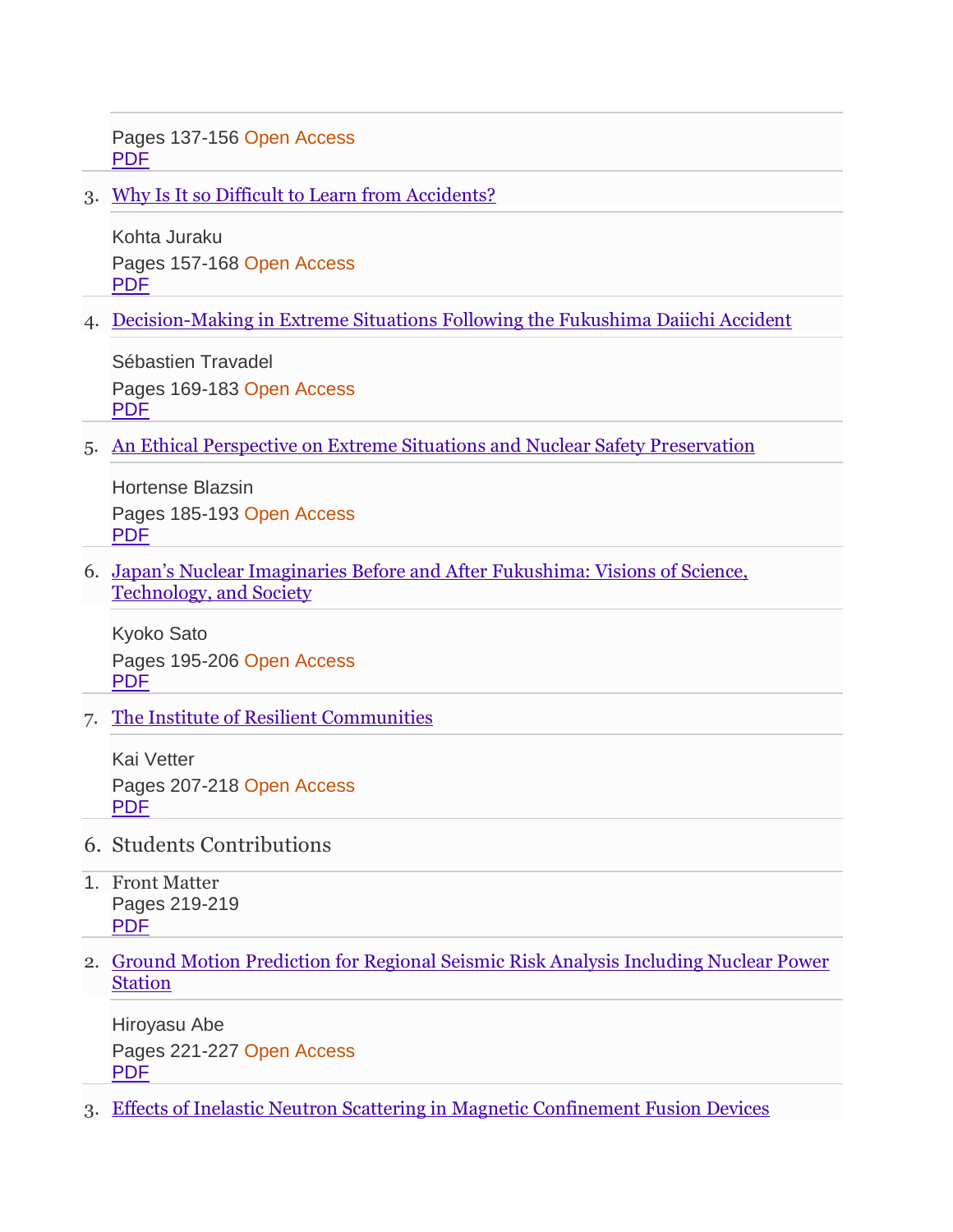Ivana Abramovic Pages 229-232 Open Access [PDF](https://db.vista.gov.vn:2093/content/pdf/10.1007%2F978-3-319-58768-4_18.pdf)

4. [The Account of the Fukushima Daiichi Accident by the Plant Manager: A Source to](https://db.vista.gov.vn:2093/chapter/10.1007/978-3-319-58768-4_19)  [Study Engineering Thinking in Extreme Situations](https://db.vista.gov.vn:2093/chapter/10.1007/978-3-319-58768-4_19)

Aissame Afrouss Pages 233-241 Open Access [PDF](https://db.vista.gov.vn:2093/content/pdf/10.1007%2F978-3-319-58768-4_19.pdf)

5. [On Safety Management Devices: Injunction and Order Use in Emergency Situation](https://db.vista.gov.vn:2093/chapter/10.1007/978-3-319-58768-4_20)

Sophie Agulhon Pages 243-250 Open Access [PDF](https://db.vista.gov.vn:2093/content/pdf/10.1007%2F978-3-319-58768-4_20.pdf)

6. [The Water Neutron Detector](https://db.vista.gov.vn:2093/chapter/10.1007/978-3-319-58768-4_21)

Alexandra (Sasha) Asghari Pages 251-255 Open Access [PDF](https://db.vista.gov.vn:2093/content/pdf/10.1007%2F978-3-319-58768-4_21.pdf)

7. [Human Error and Defense in Depth: From the "Clambake" to the "Swiss Cheese"](https://db.vista.gov.vn:2093/chapter/10.1007/978-3-319-58768-4_22)

Justin Larouzée Pages 257-267 Open Access [PDF](https://db.vista.gov.vn:2093/content/pdf/10.1007%2F978-3-319-58768-4_22.pdf)

8. [Criticality Safety Study for the Disposal of Damaged Fuels from Fukushima Daiichi](https://db.vista.gov.vn:2093/chapter/10.1007/978-3-319-58768-4_23)  **[Reactors](https://db.vista.gov.vn:2093/chapter/10.1007/978-3-319-58768-4_23)** 

Xudong Liu Pages 269-277 Open Access [PDF](https://db.vista.gov.vn:2093/content/pdf/10.1007%2F978-3-319-58768-4_23.pdf)

9. [Rational and Non-rational Influence in a Time-Constrained Group Decision Making](https://db.vista.gov.vn:2093/chapter/10.1007/978-3-319-58768-4_24)

Dipta Mahardhika, Adrián Agulló Valls, Taro Kanno, Kazuo Furuta Pages 279-287 Open Access [PDF](https://db.vista.gov.vn:2093/content/pdf/10.1007%2F978-3-319-58768-4_24.pdf)

10. [Evaluation of Optimal Power Generation Mix Considering Nuclear Power Plants' Shut](https://db.vista.gov.vn:2093/chapter/10.1007/978-3-319-58768-4_25)-[Down Risk](https://db.vista.gov.vn:2093/chapter/10.1007/978-3-319-58768-4_25)

Hiromu Matsuzawa, Ryoichi Komiyama, Yasumasa Fujii Pages 289-302 Open Access